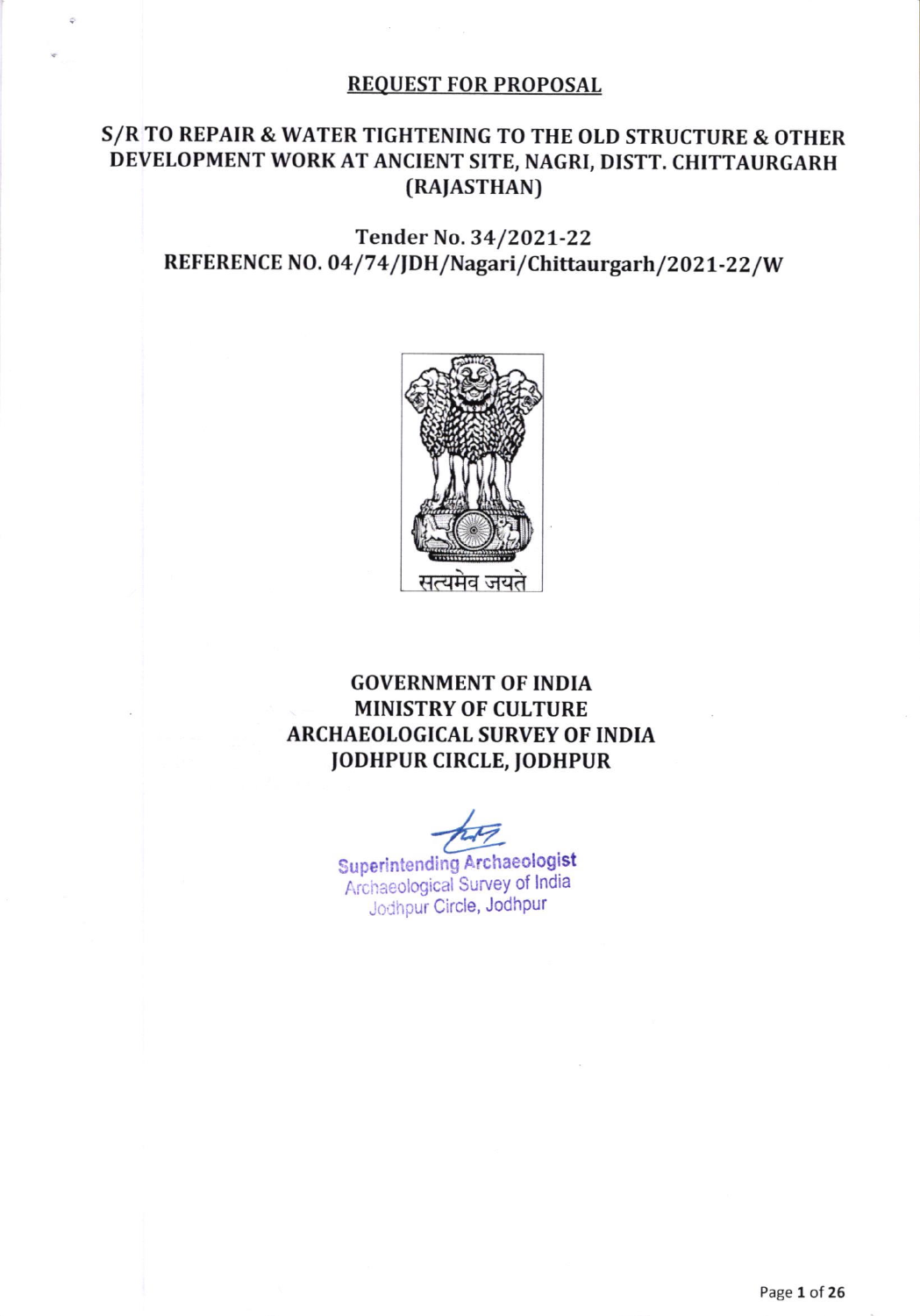#### Section-1

# <u>Table — A: Time and Work Frame</u>

# S/R TO REPAIR & WATER TIGHTENING TO THE OLD STRUCTURE & OTHER DEVELOPMENT WORK AT ANCIENT SITE, NAGRI, DISTT. CHITTAURGARH (RAJASTHAN)

## Manual bids shall not be accepted.

## CRITICAL DATE SHEET

|    | <b>Publishing Date</b>               | 07.02.2022 | 18:00 Hrs. |
|----|--------------------------------------|------------|------------|
| 2. | Document Download/Sale Start Date    | 07.02.2022 | 18:00 Hrs. |
| 3. | <b>Seek Clarification Start Date</b> | 07.02.2022 | 18:00 Hrs. |
| 4. | Seek Clarification End Date          | 18.02.2022 | 12:00 Hrs. |
| 5. | Pre Bid Meeting Date                 | 17.02.2022 | 15:00 Hrs. |
| 6. | <b>Bid Submission Start Date</b>     | 07.02.2022 | 18:00 Hrs. |
| 7. | <b>Bid Submission Closing Date</b>   | 21.02.2022 | 12:00 Hrs. |
| 8. | <b>Bid Opening Date</b>              | 22.02.2022 | 12:30 Hrs. |
| 9. | <b>Bid Validity Date</b>             | 90 Days    |            |

I Superintending Archaeologist Archaeological Survey of lndia Jodhpur Circle, Jodhpur